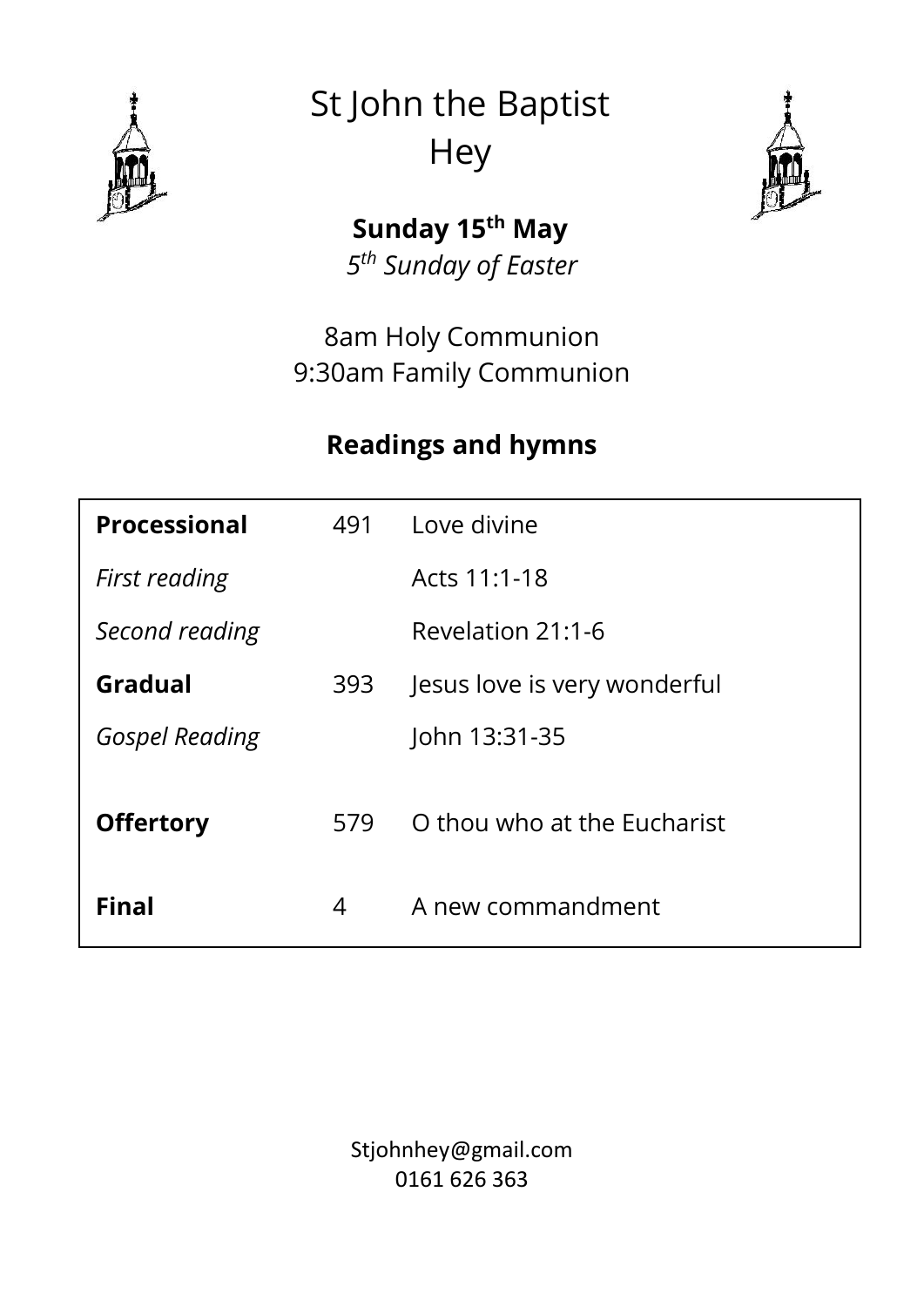# **Collect**

Risen Christ, your wounds declare your love for the world and the wonder of your risen life: give us compassion and courage to risk ourselves for those we serve, to the glory of God the Father. Amen.

## **Decorating the Church for Easter and beyond**

It would be great if members of the congregation could buy a bunch of flowers each week and then arrange them in the vases that will placed on the windowsills around church. It will bring some floral joy to church!

## **Social and fund-raising group: Help needed**

Social and fund-raising group. We had a hard working group of people organising social and fund raising events before COVID and we are now looking to set up another group.

If you are able to help, or have any ideas for event, please contact Carole Owen by phone or text 07736 679704. Thank you.

> Stjohnhey@gmail.com 0161 626 363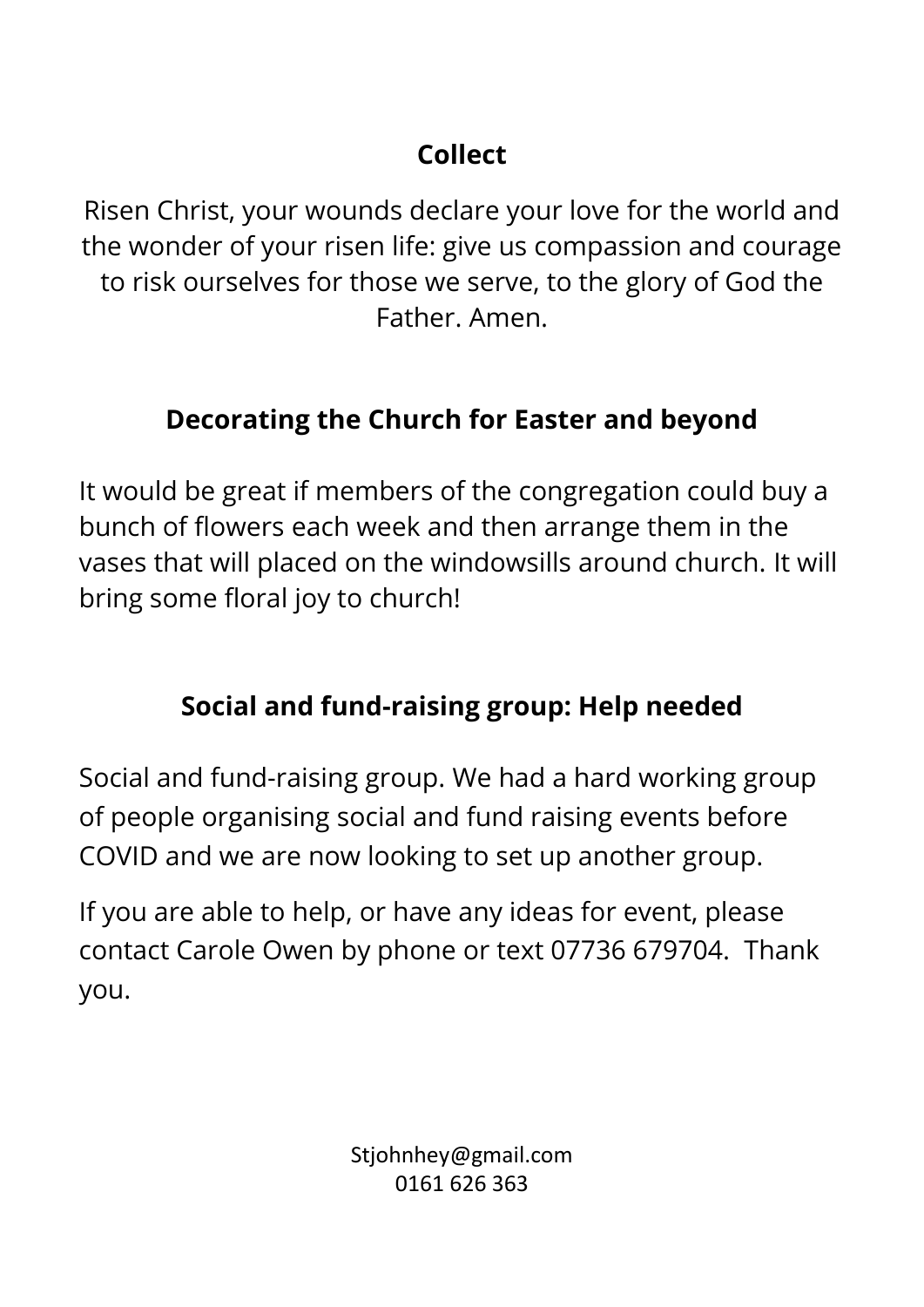### **This week**

**Wednesday 18th May** 10:00am Holy Communion

**Thursday 19th May** 7:00pm Come and Praise

## **Our prayers are asked for:**

#### **World**

For all suffering with exhaustion and overwork.

#### **Diocese**

Bishops David, Mark, and Mark, Archdeacon David Sharples, Area Dean Revd Daniel Ramble, Lay Chair Liz Dent, Clergy, readers, and ALMs in our mission community.

## **Street prayers**

Vicarage Close

### **Members of our church community**

Jean Smith, Enid Firth, Mary Lawton, Mark Crossley, Gordon Jackson, Barbara Brogan, Michael Brogan, Rev Canon Marcia Wall, and Rev Christine Steel

**Year's mind** Dorothy Ranson